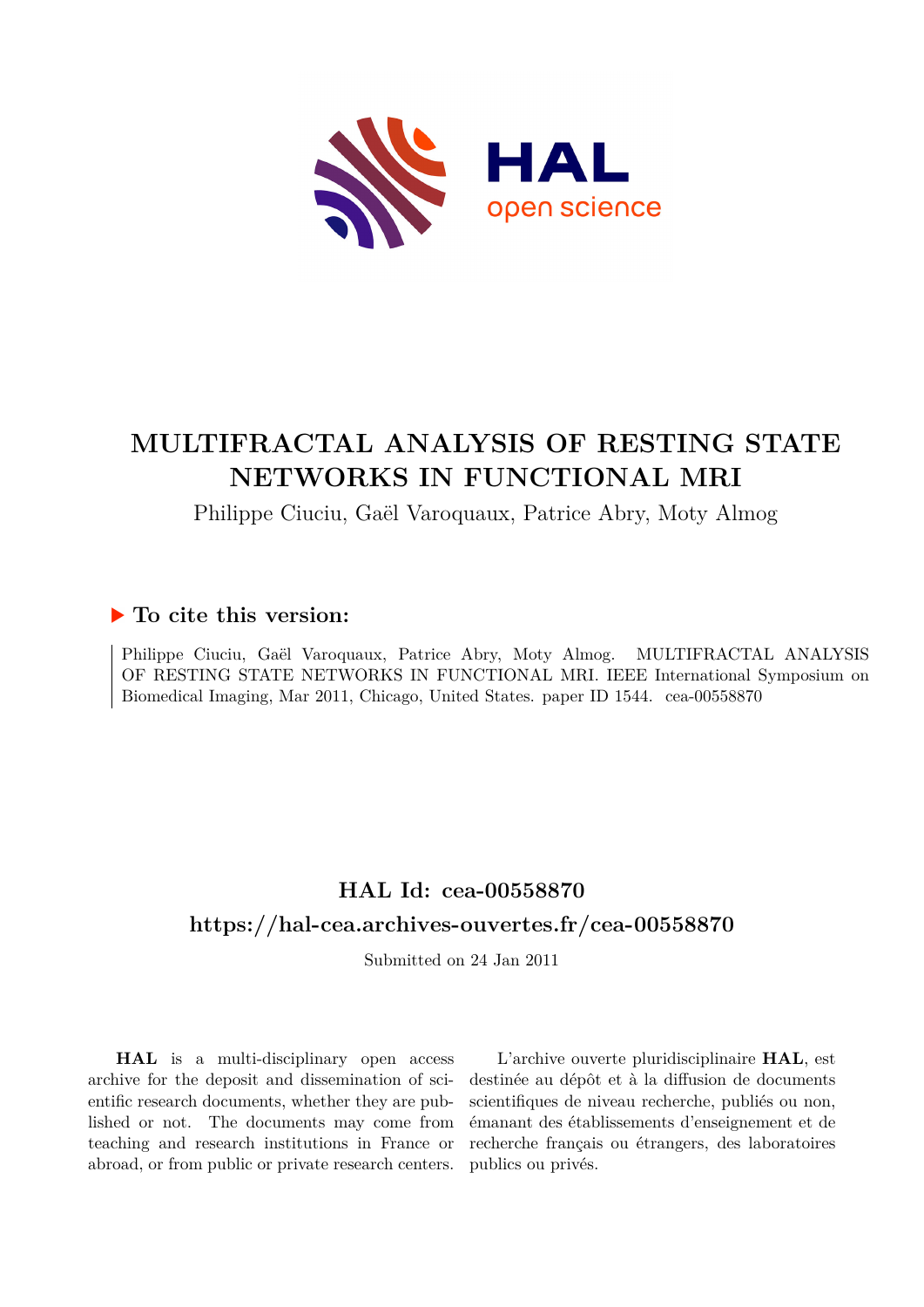# MULTIFRACTAL ANALYSIS OF RESTING STATE NETWORKS IN FUNCTIONAL MRI

*Philippe Ciuciu*<sup>(1)∗</sup>, *Gaël Varoquaux*<sup>(2)</sup>, *Patrice Abry*<sup>(3)</sup> *and Moty Almog*<sup>(1)</sup>

# (1)LNAO/NeuroSpin, CEA Saclay, Bat. 145, 91191 Gif-sur-Yvette, cedex France (2) INSERM U992 and INRIA Saclay Parietal project, NeuroSpin, 91191 Gif-sur-Yvette, cedex France (3) CNRS, UMR 5672, Laboratoire de Physique. ENS Lyon, France.

 $^1$  firstname.lastname@cea.fr, $^2$  gael.varoquaux@normalesup.org,  $^3$  patrice.abry@ens-lyon.fr

#### ABSTRACT

It has been know for at least one decade [1] that functional MRI time series display long-memory properties, such as power-law scaling in the frequency spectrum. Concomitantly, multivariate modelfree analysis of spatial patterns , such as spatial Independent Component Analysis (sICA) [2], has been successfully used to segment from spontaneous activity Resting-State Networks (RSN) that correspond to known brain function. As recent neuroscientific studies suggest a link between spectral properties of brain activity and cognitive processes [3], a burning question emerges: can temporal scaling properties offer new markers of brain states encoded in these large scale networks? In this paper, we combine two recent methodologies: group-level canonical ICA for multi-subject segmentation of brain network, and wavelet leader-based multifractal formalism for the analysis of RSN scaling properties. We identify the brain networks that elicit self-similarity or multifractality and explore which spectral properties correspond specifically to known functionallyrelevant processes in spontaneous activity.

*Index Terms*— spatial ICA, multifractality, scaling, resting state, fMRI

# 1. INTRODUCTION

The presence of scale invariance in functional MRI (fMRI) data has been considered as confound or noise for a long time. Preliminary evidence that fMRI time series have long memory in time or  $1/f$  spectral properties has been demonstrated on "resting state" motion-corrected datasets [1]. Physiological factors such as cardiac beat or breathing cycle may also contribute to this scaling phenomenon since they contaminate the Blood Oxygenated Level Dependent (BOLD) signal with properties depending on the sampling period of data (i.e. short/long time of repetition (TR)) [4]. Early investigations therefore considered these space-varying low frequency components as noise, responsible for potential non stationarities.

Other authors pointed out that the BOLD signal itself contains power at virtually all frequencies, notably in randomized eventrelated designs [5]. Interestingly, recent studies have reported that low-frequency spatial fluctuations in cortical BOLD signals may be indicative of synchronized long memory neuronal oscillations rather than merely noise [6, 7]. Concomitantly, greater persistence during brain activation has been found in normal subjects in [6]. Also, higher predictability summarized in terms of scaling exponent (controlling the power law decrease of  $1/f$  spectra) has been reported in patients with Alzheimer disease or with major depressive disorder, especially in brain regions implicated in the early stages of the degeneracy process [7, 8]. More recently, scale invariance has been demonstrated to be an intrinsic property of ongoing brain activity. It may thus provide a new insight on how the brain works provided that quantitative parameters can be mapped with good specificities to cognitive states (resting or awake states), task performance, or neurological disorder (epilepsy) [3]. These last works relied on tools such as windowed-averaged periodograms which are grounded on assumptions self-similarity. However, the empirical results in [3] (Hurst parameter larger than 1) show that the data cannot be considered as realizations of fractional Brownian motion noise, for which scaling properties are controlled by the sole selfsimilarity (or Hurst) parameter lying in the range [0, 1]. A richer description is thus needed to reflect the signal properties.

Inspired by the connection between  $1/f$  and long range dependence, several groups have argued that the analysis of fMRI time series should be performed in the wavelet domain [9–11]. A first attempt to identify stimulus-induced signal changes from scaling parameters was proposed in [6, 12]. These authors developed a voxelbased fluctuation analysis (FA) and applied it to high temporal resolution fMRI data. Interestingly, they showed that fractal features of voxel time series can discriminate active from inactive brain regions [6, 12]. Also, to decide whether scaling analysis can help to distinguish motion artifacts from true BOLD responses, complementary analyses were conducted in [13]. They are based on detrended fluctuation analysis (DFA) and conclude that DFA succeeds in distinguishing amongst three types of voxels, noise, motion artifacts, and true BOLD responses when the classical FA fails to robustly recognize which active regions in the brain are truly involved in certain tasks. However, it has been argued in [14] that wavelet tools perform better than DFA. Moreover, while scale invariance was first modeled with 1/f processes and long range dependence, these classes of models have fruitfully been embodied into the larger description of self-similar processes. More recently, multifractal (MF) processes were proposed has another versatile class of models for scale invariance. Therefore, akin to [11, 15], in the present contribution, the analysis of scale invariance is based on the recently introduced wavelet Leaders [16], a tool which, compared to those listed above, brings in two major benefits: *i)* it shows by far the best estimation performance, and *ii)* it enables to discriminate efficiently multifractality from self-similarity or long memory.

However, in [11, 15], due to voxelwise analysis and betweenvoxel variability, the MF spectra suffered from a lack of robustness in certain brain regions. To overcome these drawbacks, here we make use of a multivariate approach, i.e. spatial Independent Component Analysis (sICA), which has been popularized in the last decade as an exploratory or model-free approach for analyzing fMRI

<sup>∗</sup>Work supported by the Young researcher ANR program in 2009.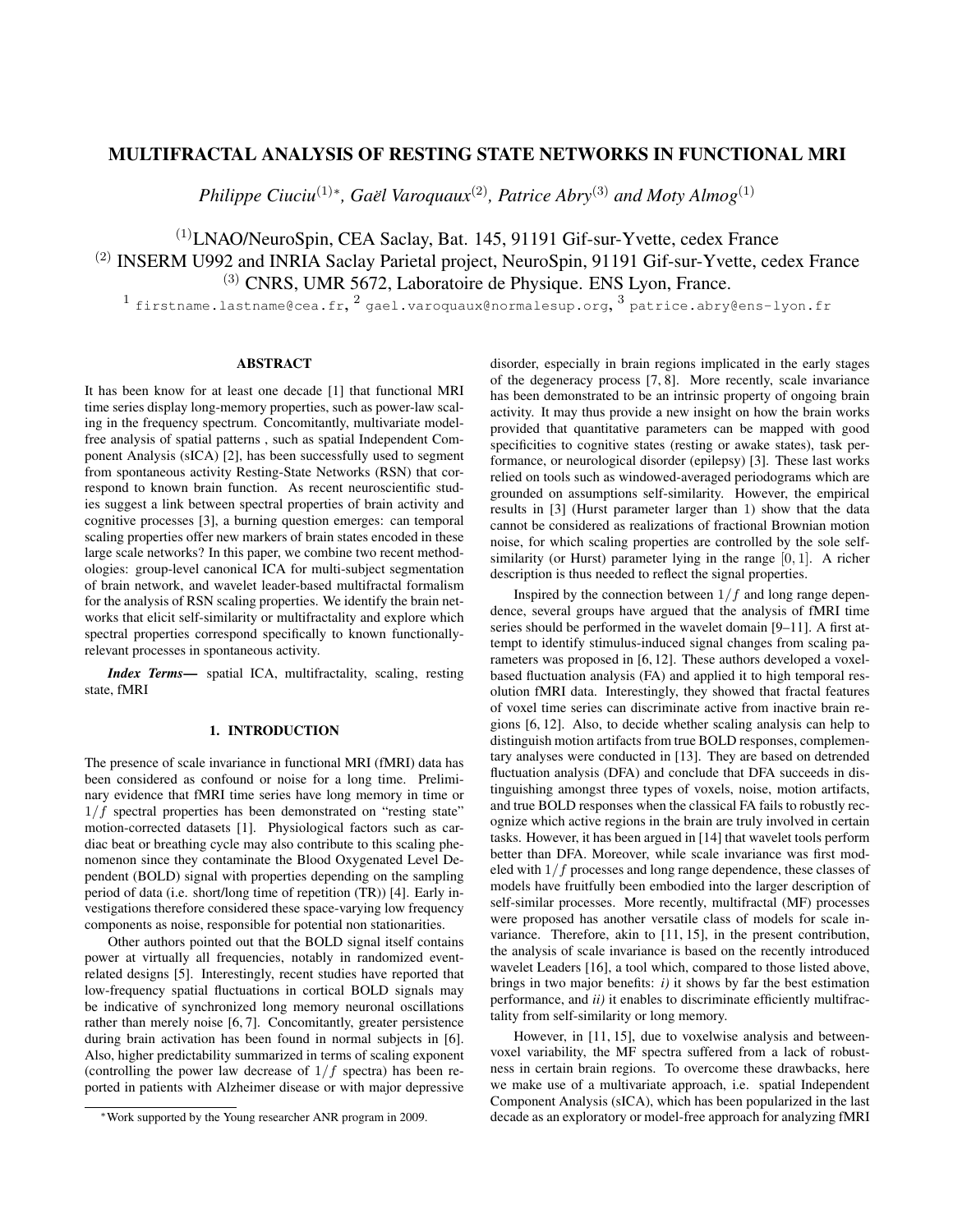data [2, 17]. Hence, it appears as the method of choice for studying resting-state datasets. At the group-level however, classical sICA schemes (group ICA, tensor ICA,...) lack of reproducibility due to between-subject variability. Also, statistical decision rules may appear too conservative. This has motivated the development of the canonical ICA (canICA) methodology, which relies on a generalized canonical analysis to find out reproducible components across subjects [18]. In this paper, canICA is used to segment salient features from multi-subject resting-state datasets, thus decomposing the multivariate datasets in a product of  $K$  spatial components and associated time series. The wavelet leader based multifractal analysis is applied to these time-series, to differentiate functional processes encoded in RSNs from other brain regions in terms of scaling exponents.

The remainder of the paper is organized as follows. Section 2 summarizes the canICA framework we rely on. Then, Section 3 introduces the key notions underlying multifractal analysis as well as the wavelet Leader-based multifractal formalism that permits to analyze precisely the scaling properties in empirical data. Section 4 is devoted to experimental results and group-level statistical analysis on the multifractal parameters. Conclusion are drawn in Section 6.

## 2. FROM SPONTANEOUS-ACTIVITY RECORDINGS TO BRAIN-NETWORK TIME SERIES

In this section, we describe how the time-series used to perform multifractal analysis are extracted from multi-subject fMRI resting-state datasets. Let us denote  $\{Y^s \in \mathbb{R}^{T \times P}, s = 1 : S\}$  S datasets composed of  $T$  images with  $P$  voxels. We apply an ICA-based analysis [19] to decompose the original voxelwise signals into  $K$  subjectspecific time series  $X^s \in \mathbb{R}^{T \times K}$  and group-level spatial components  $A \in \mathbb{R}^{K \times P}$ , with residuals  $N^s$ :

$$
\forall s = 1: S, \quad \mathbf{Y}^s = \mathbf{X}^s \mathbf{A} + \mathbf{N}^s. \tag{1}
$$

The spatial maps A segment salient and reproducible features of resting-state fluctuations such as brain functional networks or structured noise (eg physiological or movement artifacts). Note however that no ICA ever guarantees any independence (or gives a p-value). The corresponding subject-specific time series  $X^s$  will be used in subsequent scaling analysis.In the following, we summarize how A is derived.

#### 2.1. Generative model for the spatial patterns

The spatial features of interest  $A$  are observed mixed together and confounded by unstructured background noise, inter-subject variability, and observation noise. More specifically, following [18, 19], the observed signal can be written as a generative model made of hierarchical decompositions with different noise terms at each level. First, we model group-level patterns,  $C \in \mathbb{R}^{K \times N}$ , as generated by the set of sources  $\mathbf{A} \in \mathbb{R}^{K \times \hat{N}}$ , confounded by additive unstructured noise  $E \in \mathbb{R}^{K \times N}$ , and observed as a random linear mixture in the group-level signal sub-space spanned by  $C$ :

$$
C=MA+E,
$$

where  $M$  is an orthogonal mixing matrix. Each subject  $s$  is described by patterns  $P^s$ , generated from linear combinations of the group-level patterns  $C$  and additional within-subject variability  $R^s$ :

$$
\forall s=1:S, \quad \boldsymbol{P}^s=\boldsymbol{\Lambda}^s\boldsymbol{C}+\boldsymbol{R}^s,
$$

where  $\Lambda^s$  is a subject-specific loading matrix. Finally, each image in the observed data is a combination of different subject-specific patterns  $P<sup>s</sup>$  confounded by observation noise:

$$
\forall s=1:S \quad \boldsymbol{Y}^s=\boldsymbol{W}^s\boldsymbol{P}^s+\boldsymbol{T}^s.
$$

To summarize, Eq. (1) holds provided that  $X^s = W^s \Lambda^s M$  and  $\boldsymbol{N}^s = \boldsymbol{W}^s \boldsymbol{\Lambda}^s \boldsymbol{E} + \boldsymbol{W}^s \boldsymbol{R}^s + \boldsymbol{T}^s.$ 

#### 2.2. CanICA estimation procedure

Starting from the available datasets  ${Y^s, s = 1 : S}$ , we first select  $P^s$  using Principal Component Analysis (PCA) to maximize subject-level explained variance. Second, group-level components C are computed using generalized canonical correlation to select only components reproducible across subjects [19]. Finally, sparse and non-overlapping spatial sources A are extracted using ICA on  $C$  followed by thresholding to control for unstructured noise  $E$  [18]. The number of components  $K$  and the threshold are set with a pvalue of  $5.10^{-2}$  according to [18,19].

Note that spatial ICA procedures favor high kurtosis, and thus components that are either super-Gaussian or sub-Gaussian. Super Gaussian components can be seen as sparse components confounded with Gaussian noise. In this regards, CanICA is not special, and the importance of sparsity in ICA analysis of fMRI data has been outlined elsewhere [20].

## 3. SCALING AND MULTIFRACTAL ANALYSIS

#### 3.1. Scale invariance (or scaling)

In numerous modern applications, real-worl data are well-described by the scale invariance (or scaling) paradigm. Conventional modeling of time series relies on the identification of a single, or a few, characteristic time scales or frequency bands, that play a central role. Conversely, in the scale invariance paradigm, the modeling stems from a mechanism that gives a relationship between all the scales in the data, that hence are all of equal importance. The intuition beyond scale invariance is often quantified through wavelet coefficients. In this section we give the mathematical formalism underlying the scaling properties we wish to investigate, but also and most-importantly, we outline state-of-the-art analysis tools to estimate the corresponding parameters on short time series, such as those encountered in fMRI.

#### 3.2. Scaling, wavelet coefficients and multifractal analysis

In what follows, we drop the subject superscript s. Let  $d_X(j, n)$ denote the  $(L^1$ -normalized) discrete wavelet transform coefficients of a componentwise subject-specific time series  $X$  (eg column  $x_c$ ) in X in Eq. (1)), where j refers to the analysis scale  $(a = 2<sup>j</sup>)$  and *n* to the time position ( $t = 2^{j}n$ ), computed from a *mother-wavelet*  $\psi_0(t)$ . Scale invariance often refers to the fact that  $S_d(j, q)$ , the time averages of the q-th power of the wavelet coefficients  $d_X(j, n)$ , behave as power-laws with respect to the analysis scales  $a = 2^{j}$ , over a large range of scales (cf. e.g., [16]):

$$
S_d(j,q) \stackrel{\Delta}{=} \frac{1}{N_j} \sum_{n=1}^{N_j} |d_X(j,n)|^q \simeq c_q 2^{j\zeta_d(q)}.
$$
 (2)

The function  $\zeta_d(q)$ , usually termed the *scaling exponents*, is then commonly used into data classification tasks. Its popularity stems from its deep relationship to the multifractal properties of the time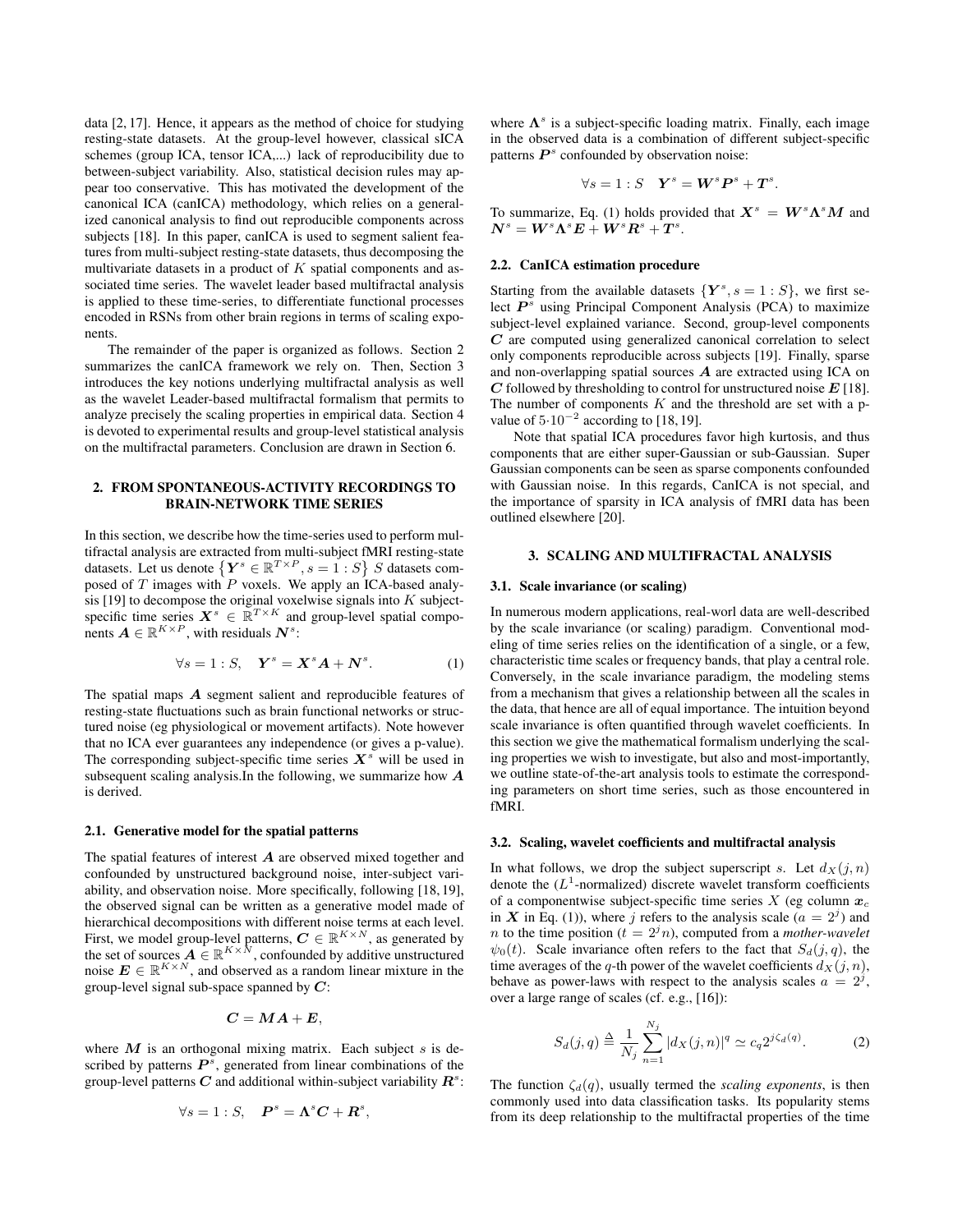series  $X$ . Indeed, another important quantity often used to characterize the complexity of empirical data is the multifractal spectrum  $D(h)$ . It consists of the Haussdorf dimension of the set of time positions,  $t_k$ , on the real line, where the local regularity of X is well described by the same regularity (or Hölder) exponent  $h$ . Therefore,  $D(h)$  measures globally and statistically how wide are the fluctuations in time of the local regularity  $h(t)$  of X [21]. A Legendre transform of  $\zeta_d(q)$  yields a concave upper bound of  $D(h)$ :  $\min_{q\neq0}(1 + qh - \zeta_d(q)) \geq D(h)$  [21]. It is here crucial to note that a correct estimation of  $D(h)$  requires the use of both positive and negative values of q. For further introduction to multifractal analysis, the reader is referred to e.g. [16, 21]. It is however well-known that this upper bound is poor, especially for negative values of  $q$ . Recently, it has been shown [16] that this can be significantly improved, both theoretically and practically, by replacing the wavelet coefficients  $d_X(j, n)$  by wavelet Leaders  $L_X(j, n)$ .

#### 3.3. Wavelet Leaders and multifractal analysis

Let  $\lambda_{j,n}$  denote the dyadic intervals,  $\lambda_{j,n} = [n2^j, (n+1)2^j)$ , and  $3\lambda_{j,n} = \bigcup_{m\{-1,0,1\}} \lambda_{j,n+m}$ . The wavelet leaders  $L_X(j,n)$  are defined as  $L_X(j,n) = \sup_{\lambda' \subset 3\lambda_{j,n}} |dx(\lambda')|$  [16]. Thus, they consist of the local suprema of the wavelet coefficients located within a certain spatial neighborhood, and over all finer scales. Scale invariance can now be reformulated as:

$$
S_L(j,q) \stackrel{\Delta}{=} \frac{1}{N_j} \sum_{n=1}^{N_j} L_X(j,n)^q \simeq c_q 2^{j\zeta_L(q)}.
$$
 (3)

The wavelet Leader based scaling exponents,  $\zeta_L(q)$ , have been shown to offer, compared to the wavelet coefficient based ones [16]: *i.)* a better mathematically grounded analysis of the multifractal and scaling properties of the data; *ii.)* a much tighter bound for  $D(h)$ , notably by allowing the efficient use of negative  $qs$ ; *iii.*) a significantly improved estimation of the scaling exponents, in terms of statistical performance. In practice, this permits to address efficiently important issues such as: *a.)* are the data short-range dependent (SRD) or long-range dependent (LRD)? *b.)* are the data monofractal (or self-similar) or truly multifractal? This latter question can be recast practically into that of testing whether  $\zeta_L(q)$  (or  $\zeta_d(q)$ ) consists of a linear or concave function of q or not [16,21].

### 3.4. Log-cumulants and estimation

Measuring the scaling exponents for all  $q$  leads to a large collection of highly correlated estimates that may turn uneasy to use practically. Instead, it has been proposed to use polynomial expansions of  $\zeta_L(q) = \sum_{p \geq 1} c_p^L q^p / p$  !. It has further been shown [16] that the  $c_p^L$ can be obtained from the scale dependence of the cumulant of order  $p \geq 1$ ,  $C^{L}(j, p)$ , of the random variable  $\ln L_X(j, \cdot)$ :

$$
\forall p \ge 1, \quad C^{L}(j, p) = c_{0, p}^{L} + c_{p}^{L} \ln 2^{j}.
$$
 (4)

Therefore, the  $\{c_p^L, p \geq 1\}$  summarize efficiently the function  $\zeta_L(q)$  and hence of  $D(h)$ . In practice, for short time series, such as those commonly processed in the fMRI context,  $c_1^L$  and  $c_2^L$  gather most of the information actually available from data. This is of major practical interest because self-similar processes are characterized by  $\forall p \geq 2$ :  $c_p^L \equiv 0$ , while for multifractal processes of interest  $c_2^L \neq 0$ . Also,  $c_1^L$  is closely related to Hurst parameter characterizing self-similarity and LRD [11, 16, 21]. Eqs. (3)–(4) above led to

estimate the  $\zeta^L(q)$  and  $c_p^L$  by linear regressions:

$$
\hat{\zeta}^{L}(q) = \sum_{j=j_1}^{j_2} w_j \log_2 S^{L}(j, q), \quad \hat{c}_p^{L} = \log_2 e \sum_{j=j_1}^{j_2} w_j \hat{C}^{L}(j, p).
$$

This has been thoroughly studied in [11, 16] and is not further detailed here. The same expansion can be conducted for he wavelet coefficient based  $\zeta_d(q) = \sum_{p \geq 1} c_p^d q^p / p$ ! and therefore the same estimation procedures can be used.

#### 4. EXPERIMENTAL RESULTS

## 4.1. Description of the datasets

We consider the set of brain resting-state time series used in [19]. Twelve healthy volunteers were scanned twice at rest  $(T R = 1.5$ s.), eyes closed, for a period of 20 minutes during each session. Each individual dataset consists of of two sessions, each being made of  $n =$ 820 volumes (time points) with a 3 mm isotropic resolution, corresponding to approximately 50 000 voxels within the brain. Standard neuroimaging preprocessing was applied using the SPM5 software<sup>1</sup>: after motion correction, cerebral volumes were realigned to an inter-subject template and smoothed with a 6 mm isotropic Gaussian kernel. Next, as explained in Section 2, CanICA was applied to the whole dataset to exhibit the group-level spatial components (or sources)  $\vec{A}$  and the subject- and source-specific time series  $X^s$ . As indicated in Section 2, our tresholding procedure generated  $K = 42$  components for  $\boldsymbol{A}$ . Finally, the multifractal spectrum  $D(h)$  associated with each component-specific time series in matrix  $\{X^s, s = 1 : S\}$  was computed. To this end, we only focused on the leader-based scaling exponents  $\zeta_L(q)$  for a range of statistical orders  $q \in [-10, 10]$ . Scale invariance was observed within a 3-octave range of scales corresponding to [12, 192] seconds. In practice, we restrited the polynomial expansions of  $\zeta_L(q)$  to the estimation of  $(c_1^L, c_2^L)$  from each time series. In what follows, we drop the superscript  $L$  for conciseness and derive group-level statistical tests to assess the scaling properties of the spatial components and to localize which of them exhibit multifractal behaviour or not.

# 4.2. Group-level Statistical analysis

The goal now consists in assessing the statistical significance at the group level of the two first multifractal coefficients  $(c_{1,k}^s, c_{2,k}^s)$  computed for every spatial component  $k$  and subject  $s$ . More precisely, we perform the following *one-sided* tests,  $\forall k = 1 : K$ :

$$
\left\{\n \begin{array}{ll}\n H_0^{(1,k)}: c_{1,k} & \leq 0.5, \\
H_0^{(2,k)}: c_{2,k} & = 0, \\
\end{array}\n \right.\n \quad\n \text{(White noise or SRD)}\n \left\{\n \begin{array}{ll}\n \text{(5)} \\
\text{(6)} \\
\text{(6)} \\
\end{array}\n \right.
$$

where H-sssi stands for  $H$  self-similar process with stationary increments (or monofractal). On the one hand, rejecting  $H_0^{(1,k)}$  clearly amounts to localizing brain areas or components eliciting temporal long range dependencies. On the other hand, rejecting  $H_0^{(2,k)}$  enables to discriminate multifractality from self-similarity.

Since there is no evidence in the data that the scaling parameters are normally distributed across subjects, we use nonparametric tests and different statistics (Student  $t$ , Wilcoxon's signed rank (WSR) statistic, Empirical Likelihood Ratio), the t-score statistics being only optimal in terms of sensitivity/specificity trade-off for Gaussian

<sup>&</sup>lt;sup>1</sup>Wellcome Department of Cognitive Neurology; www.fil.ion.ucl.ac.uk/spm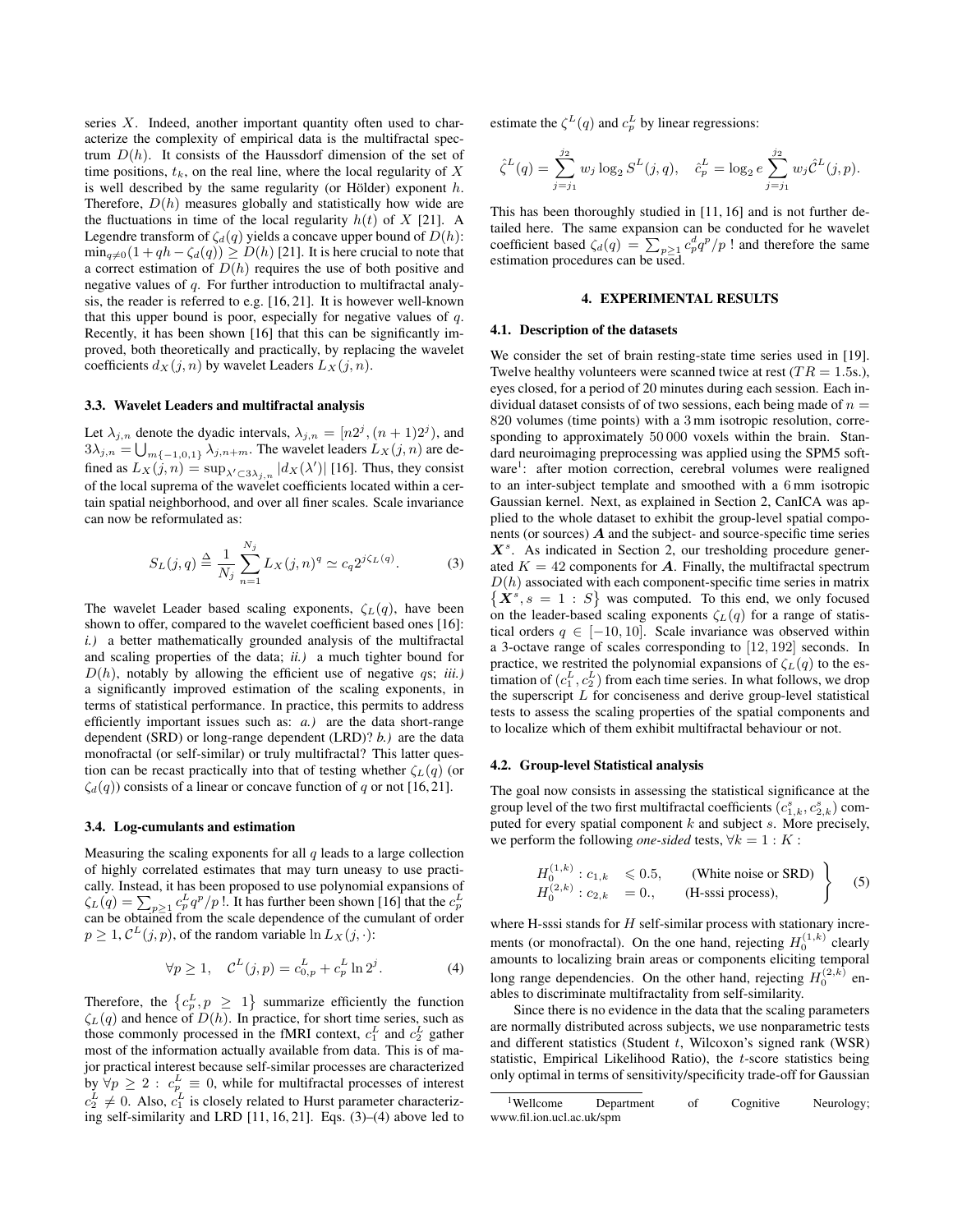

Fig. 1. Componentwise  $c_1$  value, averaged across subjects.

populations. This means that potentially other statistics may provide more sensitive results in a nonparametric setting. Also, nonparametric testing refers here to the computation of the distribution under the null hypothesis using permutations [22].

Due to lack of space, we only report the  $t$ -score computations to test Assumptions (5):

$$
\forall p = 1 : 2, \quad \forall k = 1 : K, \quad T_{p,k} = \mu_{p,k} / \sqrt{S \sigma_{p,k}^2}
$$
 (6)

with 
$$
\mu_{p,k} = \sum_{s=1}^{S} \hat{c}_{p,k}^s / S
$$
,  $\sigma_{p,k}^2 = \sum_{s=1}^{S} (\hat{c}_{p,k}^s - \mu_{p,k})^2 / (S-1)$ .

To account for the multiple comparison problem  $(K$  tests performed simultaneously) and apply correct specificity control (control of false positives), a proper calibration was elaborated using permutations [22]. However, given that only a few spatial components are involved in the statistical analysis, the Bonferroni correction alternative is not too conservative in the present study. The latter consists in dividing the componentwise  $t$ -score in Eq. (6) by  $K$  since  $K$  tests are performed for each cumulant  $(c_{p,k})_{k=1}^K$ .

The abovementioned tests allows one to perform nonparametric random-effect analysis. Since our analysis relies on [16], confidence intervals were also derived using bootstrap in addition to the logcumulant estimates  $(\hat{c}_{p,k}^s)$ . This enables the use of Mixed Effect<br>group (MEX) statistics in which intre subject variance also aptent group (MFX) statistics in which intra-subject variance also enters in the computation of group statistics, whatever its nature  $(t\text{-score},$ WSR,...). The reader is referred to [22] for the computation of such statistics. In what follows, we only report MFX results.

#### 4.3. Results and discussion

MFX statistical analysis on  $c_{1,k}$  reveals that all components reject the null hypothesis  $H_0^{(1,k)}$  (see Fig. 1). In other words, LRD (or self-similarity) exists in the resting-state data whatever the spatial component of interest. This means that  $1/f$  behaviour in the power spectral density is a feature common to fMRI datasets of physiological artifacts, resting-state functional networks, white matter, ... This motivates the need for further and more precise investigation of the scaling properties: first, the use of a more stringent tests on  $c_{1,k}$ ; second, taking into account of higher-order scaling (or multifractal)

parameters. To cope with the first issue, we have investigated the null hypothesis  $\widetilde{H}_0^{(1,k)}: c_{1,k} \leqslant 0.85$ , and observed that it is rejected by only six components, found to correspond to the Dorso-parietal network and the primary visual areas, the Thalamus, the language network, the Parieto-cingulate network, and vascular noise in the circle of Willis. The first two regions are labeled respectively 2.) and 5.) in Fig. 2, while the last four ones are not referenced. For precise localization, see details in [19]. Regarding the second point, we have performed MFX analysis on  $c_{2,k}$  to test  $H_0^{(2,k)}$ . Results are reported in Fig. 2. It appears that about 20 out of  $K = 42$  spatial components significantly reject the null hypothesis  $H_0^{(2,k)}$ . For visualization purpose, the significant components, which have survived to a  $p = .05$ -thresholding, are color-coded, the less and most significant being displayed in yellow and purple/black, respectively.

In general, mutlifractality is found to be significant (very negative  $c_2$ ) for components located in the gray matter and corresponding to functional networks, while self-similarity (or monofractality,  $c_2 = 0$ ) is usually observed only in artifactual components or in the cerebro-spinal fluid. For instance, the component showing the most prominent multifractality ( $\hat{c}_2$  = −0.075) corresponds to the dorsal fronto-parietal functional RSN, referenced as 2.) in Fig. 2. Significant multifractality has also been found in the primary visual areas (V1 and V2 mainly), which are referenced as 5.) in Fig. 2. Nonetheless, there may exist significant multifractal components that do not bring any relevant information on the cognitive side: for instance, artifact signals due to partial volume effects (see 1.) in Fig. 2) or times series associated with white matter (see 3.) in Fig. 2) or ventricles (cerebro-spinal fluid, see 4.) in Fig. 2) also exhibit non zero  $c_2$  parameter. This suggests that our test is not strictly specific to resting-state functional connectivity networks.

Nonetheless, combining both tests, on  $c_{1,k}$  and  $c_{2,k}$  using  $\widetilde{H}_0^{(1,k)}$  (with  $c_{1,k} \leq 0.85$ ) and  $H_0^{(2,k)}$ , seems relevant to detect functional networks, as only the functional RSN 2.) and 5.) pass them. To bring evidence for this, we examine the *group-averaged* multifractal spectra  $D(h)$  in Fig. 3, plotted for each of the five components reported in Fig. 2. Note that MF spectra  $D(h)$  are actually computed as parametric functions of the statistical order q:  $D(q)$  vs.  $h(q)$  [11, 16] and that group-averaging takes place for each q value. Also, the horizontal and vertical error bars indicate incertainty or between-subject variability on  $h(q)$  and  $D(q)$ , respectively. As expected theoretically, the larger  $|q|$ , the larger the uncertainties on  $D(q)$  and  $h(q)$ . As expected empirically from the previous results, the MF spectra for components 2.) and 5.) are shifted to the right part of the x-axis because of larger  $c_1$ . These curves also emphasize a large Full-Width at Half Maximum (FWHM), which corroborates the high level of multifractality (large  $|c_2|$ ). Note that component 1.) also exhibits a large value of  $|c_2|$  but at the expense of a lower  $c_1$ , hence of a weaker long memory. The narrow spectra of components 3.) and 4.) and the location of their maximum confirm that they would not survive to more conservative hypothesis testing on  $c2$  and  $c<sub>1</sub>$ , respectively.

## 5. ACKNOWLEDGEMENTS

The authors are grateful to Dr. Andreas Kleinschmidt and Dr Sepideh Sadaghiani for providing the data, insightful discussions and constructive comments. The authors thank the ANR for its financial support to the SCHUBERT young researcher project in 2009.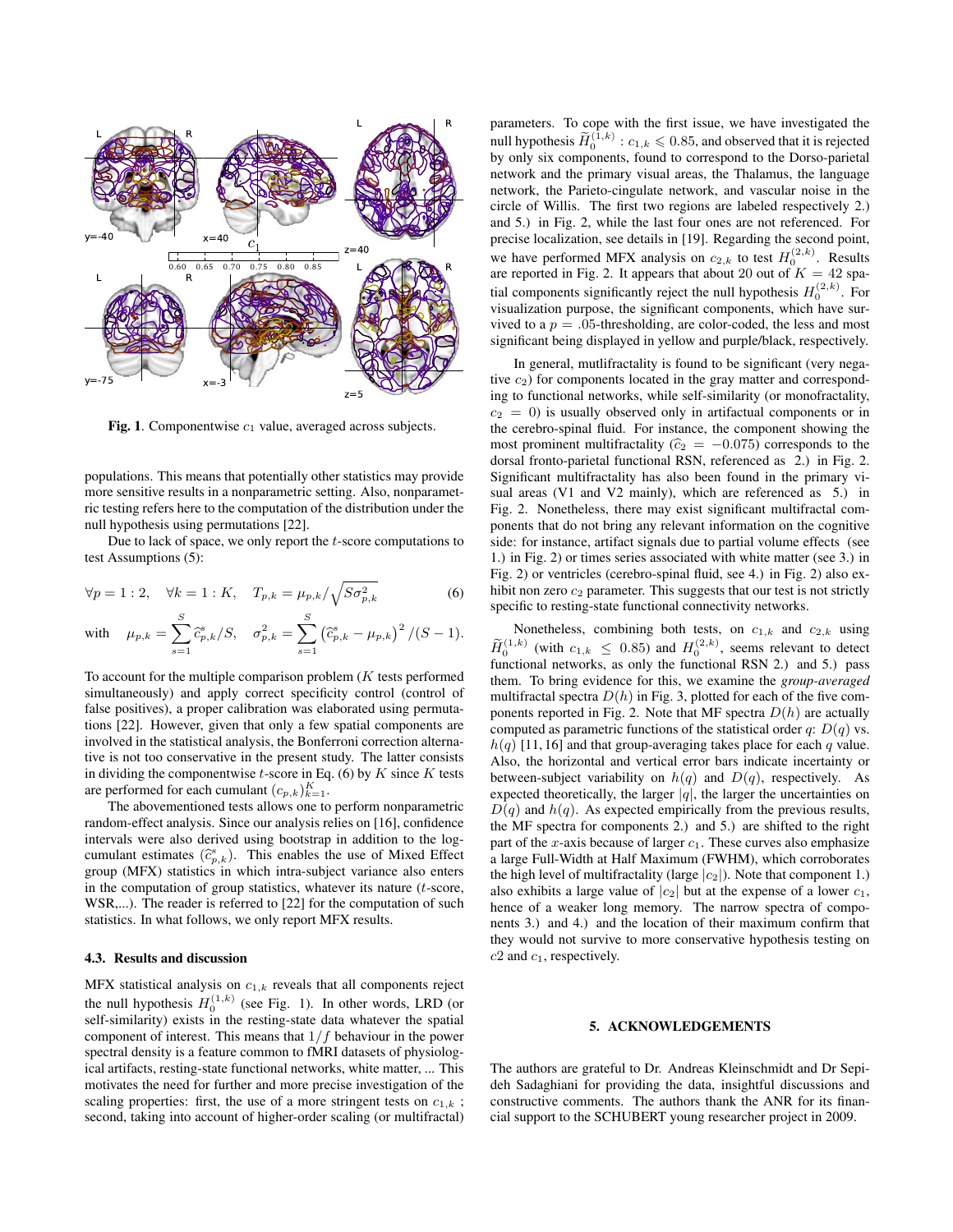



componentwise corrected p value for  $c_2 \neq 0$ 



Fig. 2. Statistical confidence on multifractality for each component studied. The outlines of the salient features of each component are drawn with a color reflecting the component-wise corrected p-value of C2 being non zero. Non-significantly multifractal components are drawn with thin lines.

The white-on-black numbered labels give the location of specific components, the spectrum of which is reported on Fig. 3:

- 1.) Artifacts in the transverse sinus
- 2.) Dorsal fronto-parietal functional network
- 3.) White-matter artifact
- 4.) Ventricles
- 5.) Primary visual areas



**Fig. 3**. Group-averaged multifractal spectra and between-subject variability (ie standard deviation) for the outlined spatial components in Fig. 2: 1.) Cerebellum; 2.) Dorsal fronto-parietal network; 3.) White matter artifact; 4.) Ventricles; 5.) Primary visual areas and 6.) all the previous MF spectra are superimposed for visualization purpose with the following color-coding: 1.) 2.) ; 3.); 4.); 5.)